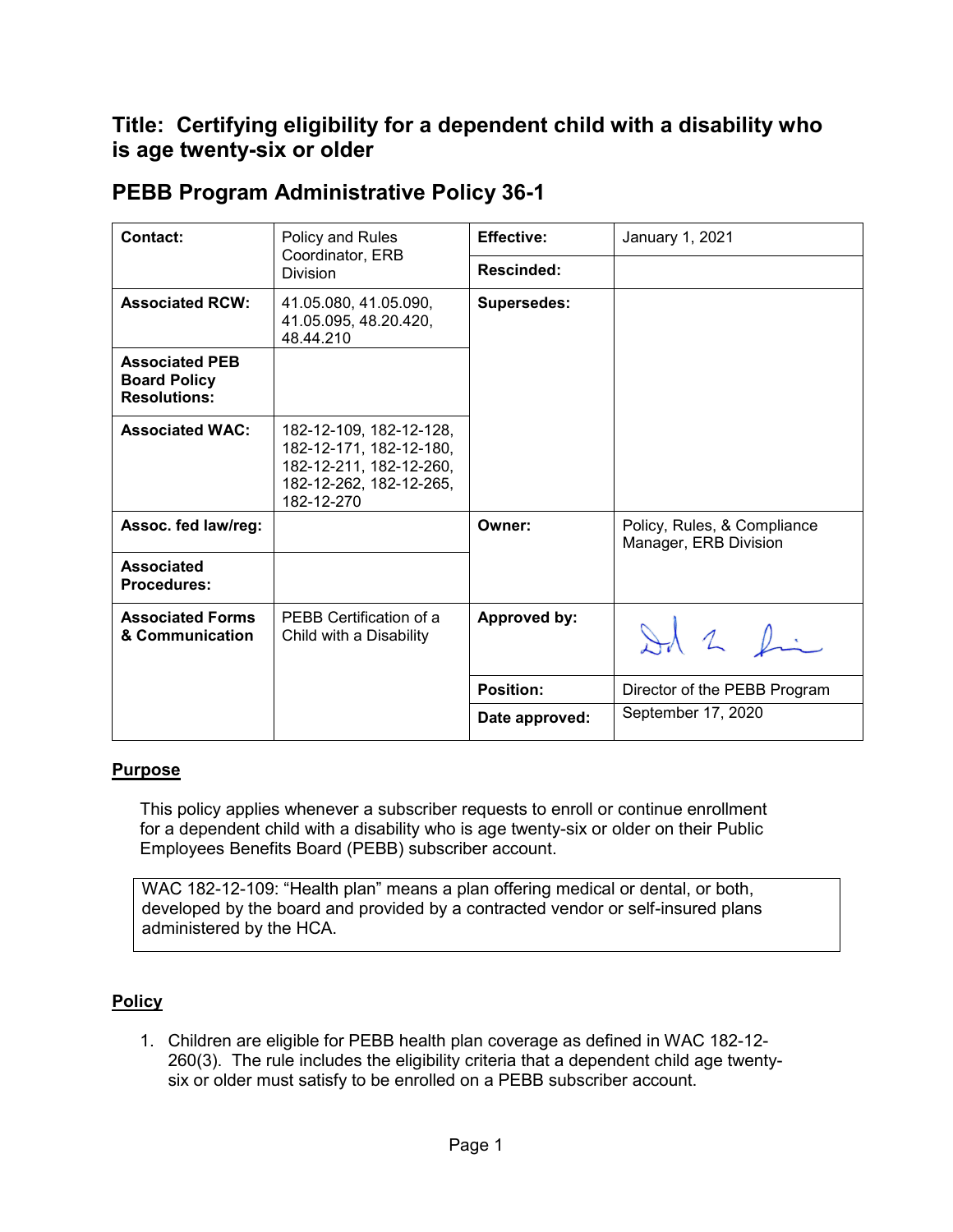- 2. WAC 182-12-260 (3)(g) describes an eligible dependent child age twenty-six or older as one with a developmental or physical disability that renders the child incapable of self-sustaining employment and chiefly dependent upon the subscriber for support and maintenance provided such condition occurs before age twenty-six.
- 3. The PEBB Program must verify the eligibility of a dependent child age twenty-six or older with a disability. The PEBB Program will receive input from the subscriber's medical plan for the clinical review portion of the certification.
- 4. When a subscriber is enrolling a dependent child age twenty-six or older as a disabled dependent, the following requirements apply:
	- a. If the dependent is already enrolled in PEBB health plan coverage and is turning age twenty-six, the *completed PEBB Certification of a Child with a Disability* form must be received according to Table 36-1 by the following organizations:
		- i. For enrollment in dental only or enrollment in a Medicare Advantage-Prescription Drug (MA-PD) plan, send the form to the PEBB Program; or
		- ii. For all other medical enrollment, send the form to the subscriber's medical plan.
	- b. If the dependent is age twenty-six or older and is being enrolled in PEBB health plan coverage for the first time, the subscriber must complete and submit the *PEBB Certification of a Child with a Disability* form and documentation to support the request to add a dependent child age twentysix or older with a disability on their health plan. This documentation must be received according to Table 36-1 by the following organizations:
		- i. For enrollment in dental only or enrollment in a MA-PD plan, send the form to the PEBB Program; or
		- ii. For all other medical enrollment, send the form to the subscriber's medical plan.
	- c. If the dependent has already been certified by the PEBB Program as a dependent child age twenty-six or older with a disability, and is being recertified by the PEBB Program, the completed *PEBB Certification of a Child with a Disability* form must be received by the last day of the month in which the child's certification is scheduled to end. The documentation should be sent to the following:
		- i. For enrollment in dental only or enrollment in a MA-PD plan, send the form to the PEBB Program; or
		- ii. For all other medical enrollment, send the form to the subscriber's medical plan.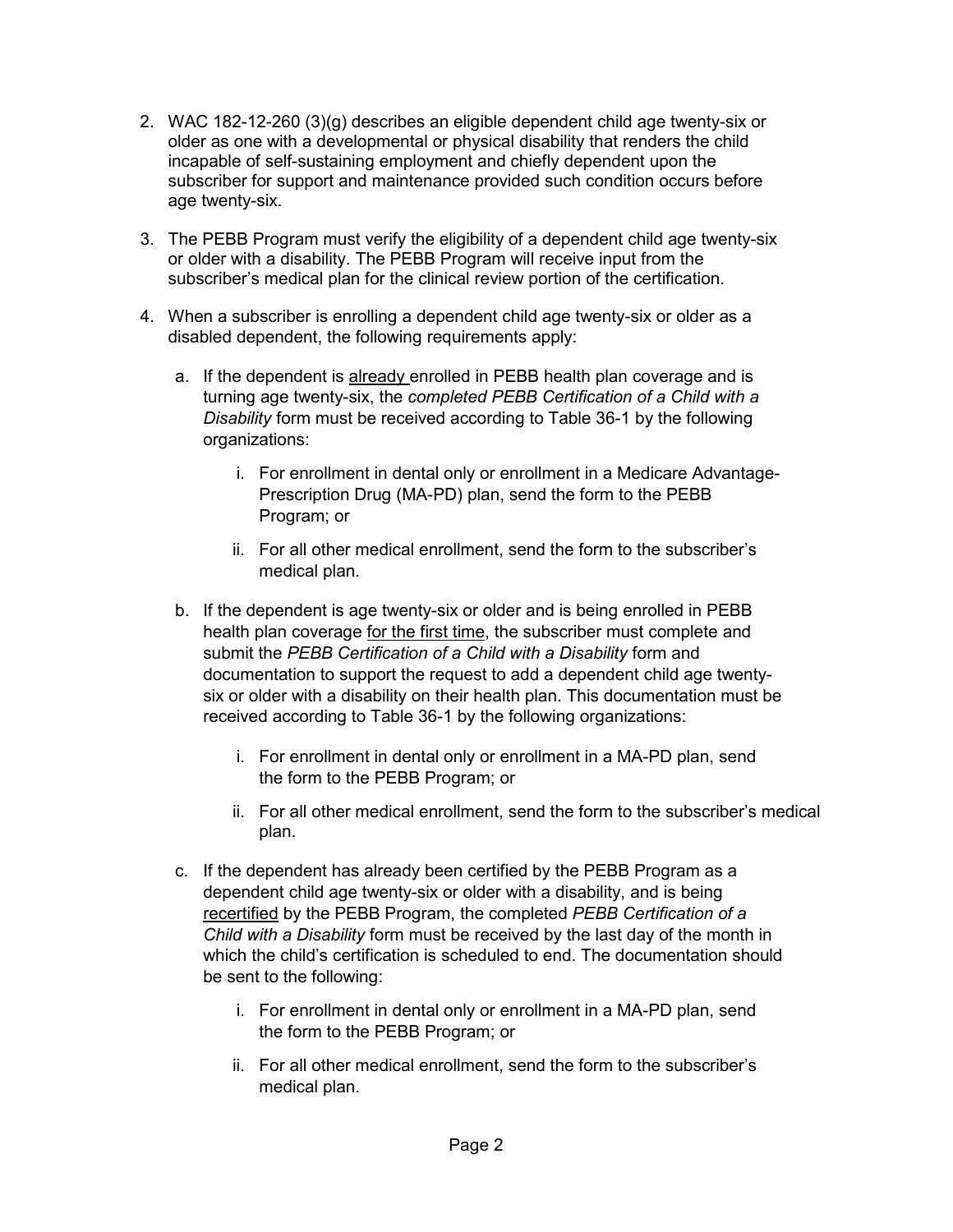d. If you are a subscriber moving from School Employees Benefits Board (SEBB) Program coverage to PEBB Program coverage with a disabled dependent and the disabled dependent is currently enrolled in health plan coverage through the SEBB Program, they are not required to complete the *PEBB Certification of a Child with a Disability* form to recertify until their current certification issued, while they were enrolled in SEBB health plan coverage expires.

| <b>ENROLLMENT EVENT</b>                  | <b>ENROLLMENT TIME LIMIT</b>                             |  |
|------------------------------------------|----------------------------------------------------------|--|
|                                          |                                                          |  |
| New employee enrolling a disabled        | No later than 31 days after the                          |  |
| dependent child age 26 or older with a   | employee becomes eligible                                |  |
| disability                               |                                                          |  |
| <b>SEBB Program coverage to PEBB</b>     | If the subscriber's disabled                             |  |
| Program coverage                         | dependent is currently certified                         |  |
|                                          | and enrolled in SEBB health                              |  |
|                                          | plan coverage, a PEBB<br>Certification of a Child with a |  |
|                                          | Disability form is not required.                         |  |
|                                          | Recertification is not required                          |  |
|                                          | until their current SEBB health                          |  |
|                                          | plan coverage certification's                            |  |
|                                          | expiration date.                                         |  |
| New continuation coverage                | No later than 60 days from the                           |  |
| subscriber enrolling a disabled          | date the employee's PEBB                                 |  |
| dependent age 26 or older with a         | health plan coverage ended or                            |  |
| disability                               | from the postmark date on the                            |  |
|                                          | election notice sent by the PEBB                         |  |
|                                          | Program; whichever is later                              |  |
| New retiree enrolling a disabled         | No later than 60 days after the                          |  |
| dependent age 26 or older with a         | employee's employer-paid                                 |  |
| disability                               | coverage, COBRA coverage, or                             |  |
|                                          | continuation coverage ends                               |  |
| <b>Elected and full-time appointed</b>   | No later than 60 days after the                          |  |
| official of the legislative or executive | official leaves public office                            |  |
| branch of state government enrolling     |                                                          |  |
| in PEBB retiree insurance coverage       |                                                          |  |
| and enrolling a disabled dependent       |                                                          |  |
| age 26 or older with a disability        |                                                          |  |
|                                          |                                                          |  |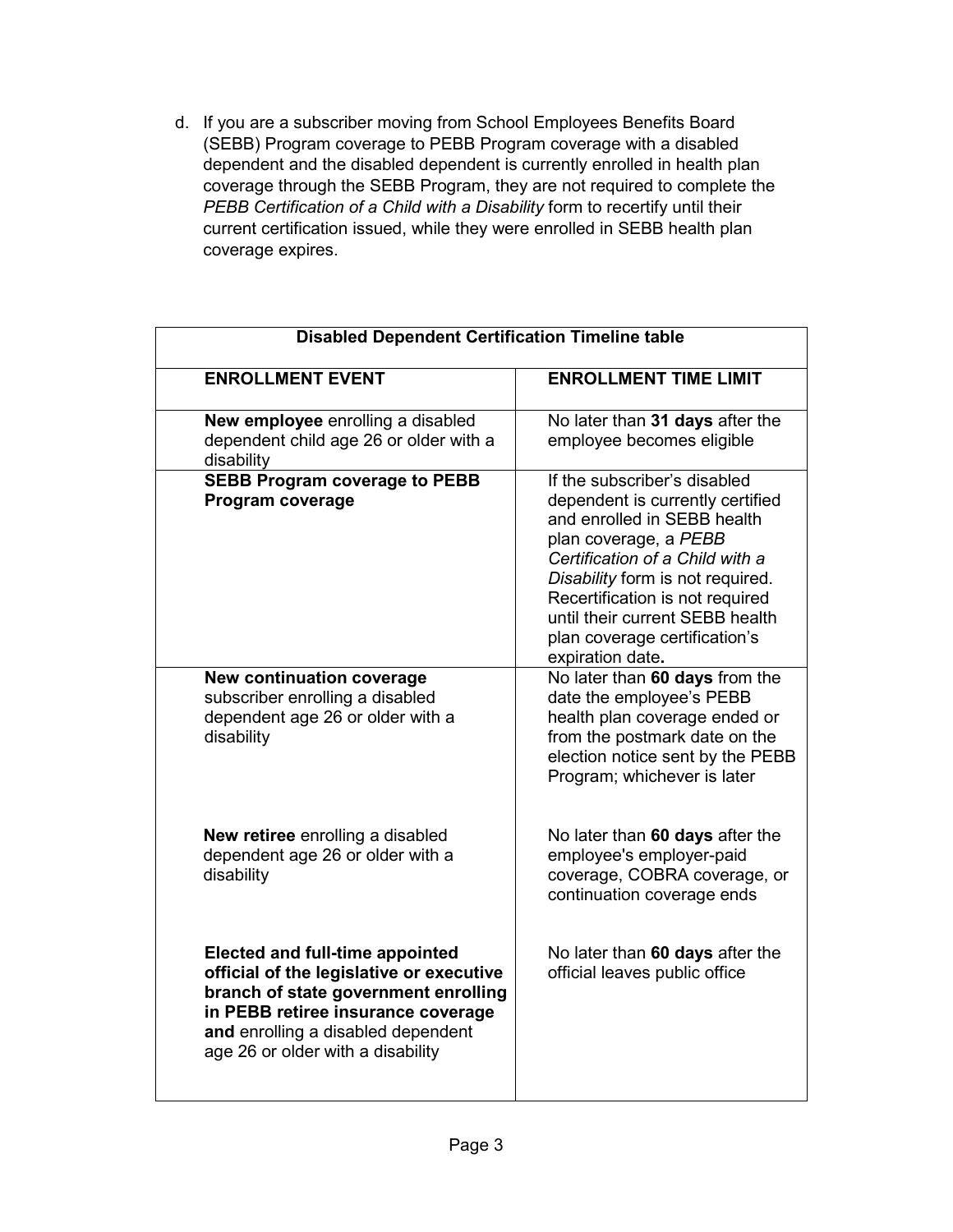| <b>Disabled Dependent Certification Timeline table</b>                                                                                                                                                   |                                                                                                                                                                                                              |  |  |
|----------------------------------------------------------------------------------------------------------------------------------------------------------------------------------------------------------|--------------------------------------------------------------------------------------------------------------------------------------------------------------------------------------------------------------|--|--|
| <b>ENROLLMENT EVENT</b>                                                                                                                                                                                  | <b>ENROLLMENT TIME LIMIT</b>                                                                                                                                                                                 |  |  |
| New survivor of an elected and full-<br>time appointed official of the<br>legislative and executive branch of<br>state government enrolling a disabled<br>dependent age 26 or older with a<br>disability | No later than 60 days after the<br>later of the date of the official's<br>death or the date the survivor's<br>PEBB insurance coverage ends.                                                                  |  |  |
| New survivor of emergency service<br>personnel killed in the line of duty<br>enrolling a disabled dependent age 26<br>or older with a disability                                                         | No later than 180 days after the<br>later of the dates described in<br>WAC 182-12-250(5).                                                                                                                    |  |  |
| New survivor of an eligible employee<br>or school employee described in<br>WAC 182-12-265 enrolling a disabled<br>dependent age 26 or older with a<br>disability                                         | No later than 60 days after the<br>later of the date of the<br>employee's death or the date the<br>survivor's PEBB, SEBB, or<br>Washington state educational<br>service district insurance<br>coverage ends. |  |  |
| New survivor of eligible retiree<br>described in WAC 182-12-265<br>enrolling a disabled dependent age 26<br>or older with a disability                                                                   | No later than 60 days after the<br>retiree's death.                                                                                                                                                          |  |  |
| <b>Current subscriber requesting</b><br>continued enrollment for a dependent<br>when the dependent reaches the<br>limiting age for a child (26th birthday)                                               | No later than 60 days after the<br>disabled dependent turns age 26                                                                                                                                           |  |  |
| New employee or current subscriber<br>requesting enrollment of a dependent<br>age 26 or older based on disability<br>during open enrollment                                                              | The last day of the annual open<br>enrollment period                                                                                                                                                         |  |  |
| <b>Current subscriber requesting</b><br>enrollment of a dependent child age 26<br>or older based on disability during a<br>qualifying event under special open<br>enrollment rules                       | No later than 60 days after the<br>event that creates the special<br>open enrollment                                                                                                                         |  |  |
| Recertification of a dependent child<br>currently enrolled as a dependent with<br>a disability                                                                                                           | The last day of the month in<br>which the child's certification by<br>the PEBB Program is scheduled<br>to end. This is the date the<br>child's enrollment in PEBB                                            |  |  |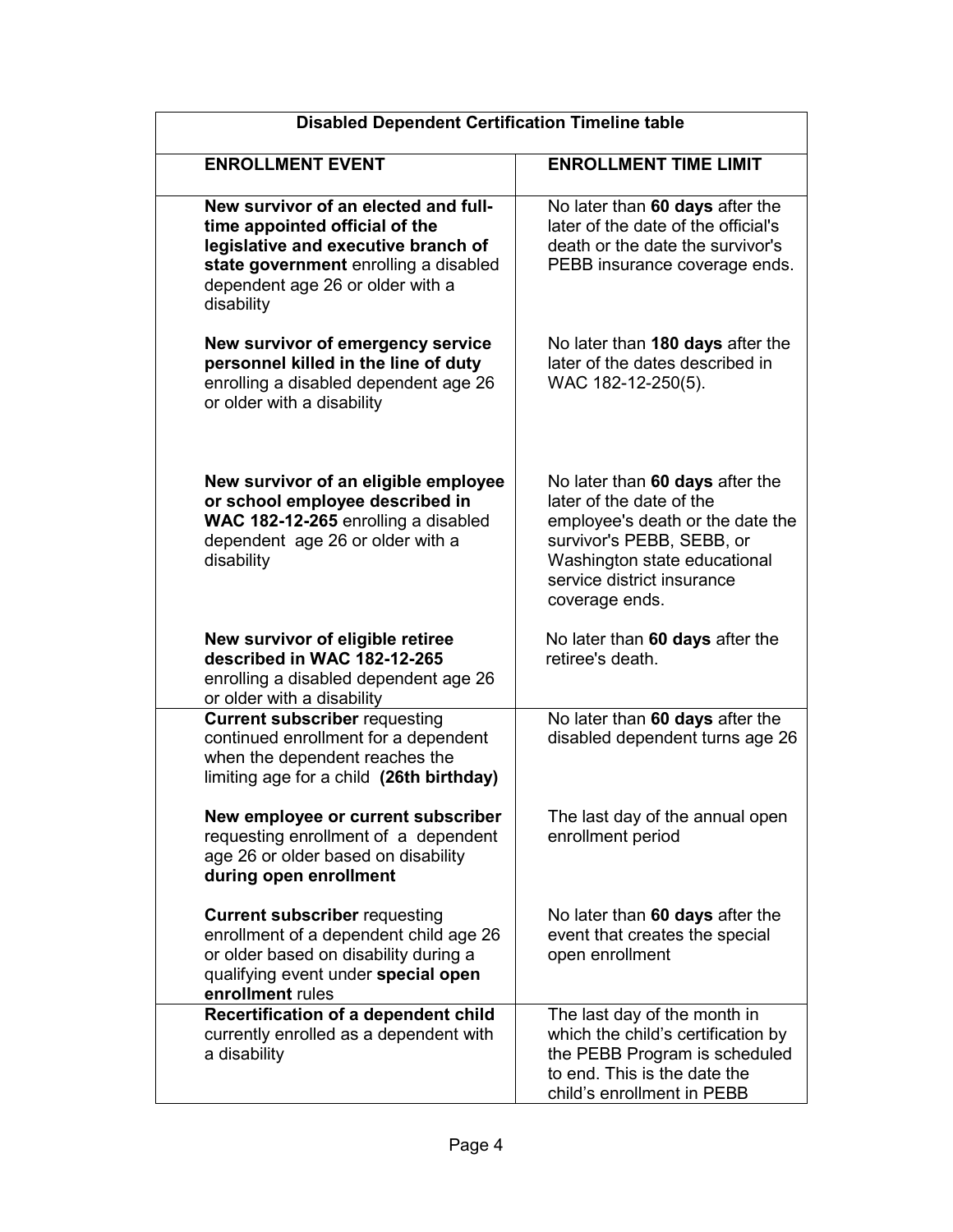## **Disabled Dependent Certification Timeline table**

| <b>ENROLLMENT EVENT</b> | <b>ENROLLMENT TIME LIMIT</b>                                                                    |
|-------------------------|-------------------------------------------------------------------------------------------------|
|                         | coverage is scheduled to<br>terminate as referenced in PEBB<br>mailings sent to the subscriber. |
|                         |                                                                                                 |

- Table 36-1
- 5. The PEBB Program determines whether a dependent meets the requirements for enrollment as a dependent child age twenty-six or older with a disability based on the following:
	- a. The dependent has a developmental or physical disability, present before the age of twenty-six, that renders them incapable of self-sustaining employment; and
	- b. The dependent is chiefly dependent upon the subscriber for support and maintenance.
- 6. The PEBB Program will periodically verify the eligibility of a dependent child age twenty-six or older with a disability, but no more frequently than annually after the two-year period following the child's twenty-sixth birthday. Verification will require renewed proof of disability and dependence from the subscriber. The initial verification and any following verification will be conducted according to WAC 182-12-260  $(3)(g)(i)$  -  $(v)$ .
- 7. If a subscriber changes health plans and the new plan is administered by a different contracted vendor, the child must be recertified by the PEBB Program in order to continue enrollment. If the subscriber elects to waive medical and the child is enrolled in dental, the child must be recertified by the PEBB Program in order to continue the dependent child's enrollment. An exception occurs when the dependent child has been recertified within the last twelve months (after the two-year period following the child's twenty-sixth birthday).
- 8. A subscriber who requests to enroll a dependent child age twenty-six or older with a disability must also meet the PEBB Program's procedural requirements described in WAC 182-12-262; the dependent child must meet the eligibility requirements described in WAC 182-12-260. The PEBB Program will review the subscriber's enrollment request to determine if the subscriber satisfied the following eligibility and procedural requirements:
	- a. The subscriber provided evidence of the dependent child's eligibility described in WAC 182-12-260; and
	- b. The subscriber submitted the enrollment form within the required time frame.
- 9. For a subscriber that meets the eligibility and procedural requirements to enroll an eligible dependent child age twenty-six or older with a disability, the effective date of